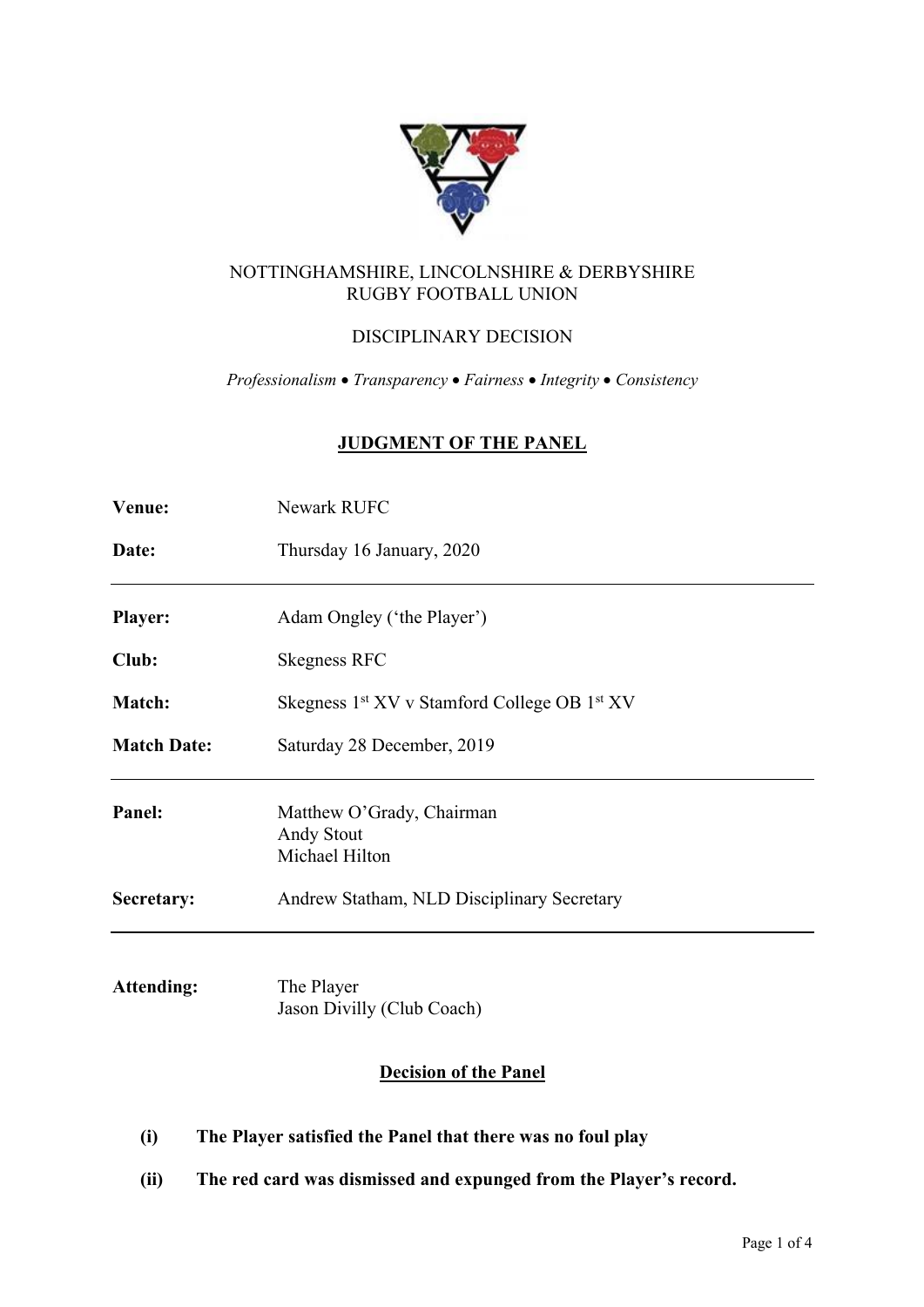### **Preliminary Issues**

1. There were no objections to the composition of the Panel.

#### **Charge and Plea**

2. On Saturday 28 December, 2019 the Player was sent off for allegedly kicking an opponent in the head. The Player denied the charge.

### **The Approach**

3. At the outset of the hearing the Panel reminded itself and the Player of Reg 19.11.1, that the burden was on the Player to prove that the Referee's decision to send off the Player was wrong. The standard of proof is the simple balance of probabilities. That is to say, it is more likely than not that the Referee was wrong. If the Panel considers that neither event is as likely as the other (essentially a 50-50 position), then the standard is not met, the burden is not discharged and the Referee's decision is treated as not being wrong. We reminded those present of the express terms of Reg 19.11.1: "*In any such case, the Disciplinary Panel shall not make a finding contrary to the Referee's decision unless it is satisfied, on the balance of probabilities, that the Referee's decision was wrong*."

# **The Evidence**

4. The Panel heard oral evidence from the Referee, Mr. Rob Brown, the Player and the Player's coach, Mr. Divilly.

#### The Referee

5. The Referee's report read as follows:

"A ruck formed approx 15m from the try line and approx 7m in from the touch line. Numerous players from both teams entered the ruck, which concluded successfully with SCOB recycling the ball from the ruck and attacking down the blind side. The attack resulted in a try in the corner.

From my position, on the open side of the ruck, I was able to see the SCOB player advance over the line to score. As I blew my whistle to award the try my attention was drawn to the last SCOB player to get up from the previous ruck. With a clear, unobstructed view, I saw SKEG No1 approach the SCOB player, who was on the ground, and kick out towards him. I believe No1's right boot contacted the top of the head of the SCOB player, still getting to his feet. Having watched this happen, I then delayed the conversion attempted to issue a red card for what I had observed." (emphasis added)."

6. We heard from the Referee by telephone evidence. We are grateful to him for giving up his time to speak with us. The following exchange between the Player and Referee was noteworthy:

"Q. How confident are you that you saw by foot kick his head?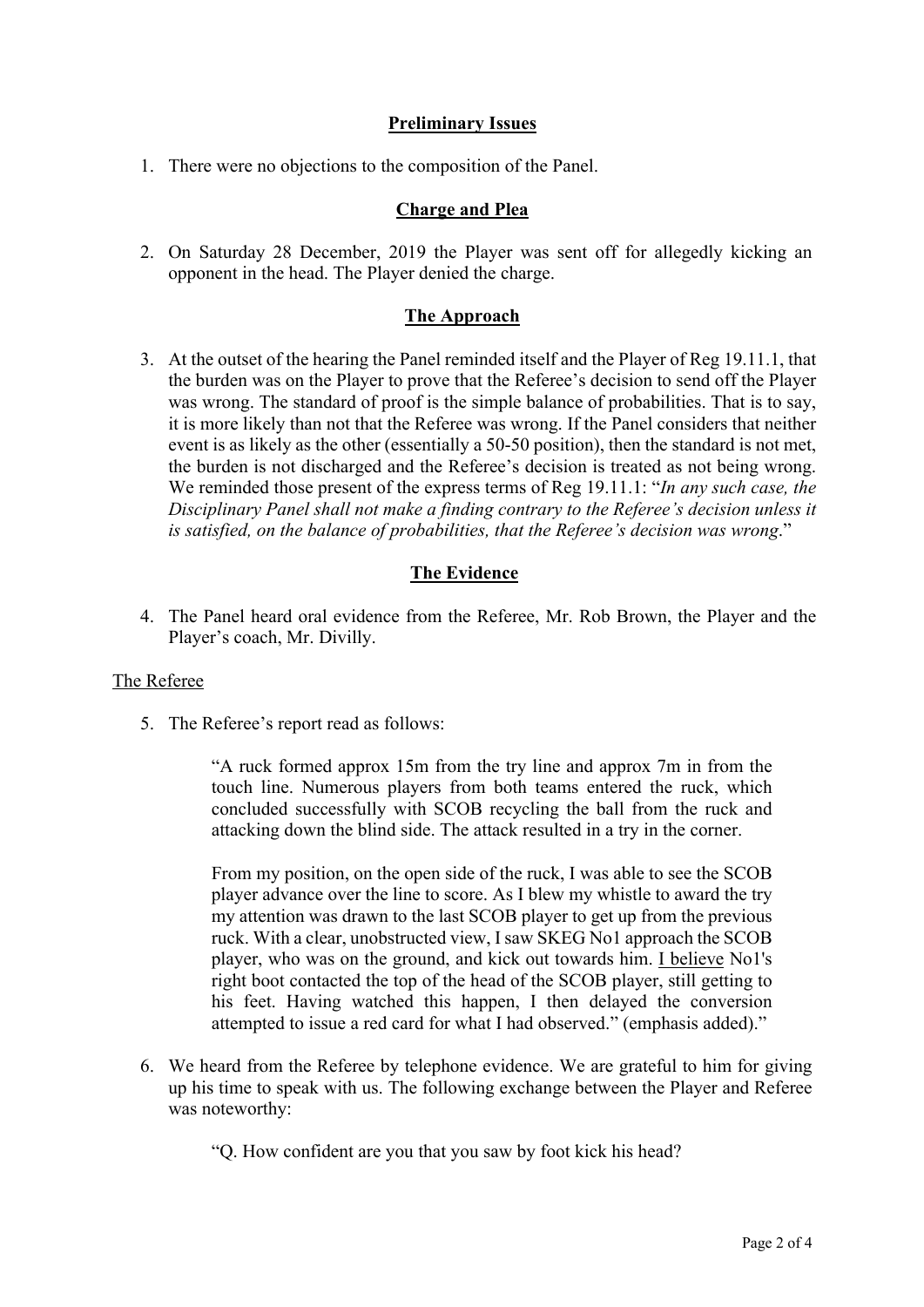### A. I believe it did. Hence why I sent you off."

- 7. The Panel pressed the Referee further on whether he actually saw a kick to the head or did not and whether his 'belief' meant he inferred that that was what he saw from other events. The Referee said he did see a kick to the head. It was suggested to the Referee that at the time this happened a try was scored and a player was punched. The Referee did not see a player being punched.
- 8. The Player's case was that one of his team mates was punched and that the player who was punched pushed that player to the ground. The Player further contended that this player fell into him and hit his leg or shin. This was put to the Referee by the Panel and the Referee said he could not recall seeing that.
- 9. The Referee added at the end of his evidence, "I would also like to add that I've reffed the player on few occasions and he's been exemplary in conduct, even on that Saturday. He has always behaved well within our code of conduct. I've never had any issues with him. This was totally out of character."

### The Player

- 10. The Player provided a written statement of his case before the hearing, which he restated in his oral evidence to the Panel. He said that this was totally accidental. The Player made this point in his written evidence, referring to the Referee's reference to his 'belief' of a kick, "My foot / boot did not come in to contact with the player. I don't *believe* this, I know this to be fact." (emphasis as original).
- 11. The Player accepted his shin had made contact with the victim's head, but he firmly denied he had kicked an opponent or that this actions amounted to foul play. The Player described arriving at the breakdown as the opponent fell and there was coming together between them both which was a rugby incident. He was given the opportunity to concede that his conduct may have been reckless as opposed to a deliberate kick, but rejected this. He agreed the Panel was therefore left with finding either a deliberate kick to the head or an accidental coming together.

# **Discussion**

- 12. After having the advantage of considering all the evidence the Panel found, by a majority, that there was no foul play by the Player.
- 13. We came to this conclusion having particular regard to the following:
	- a) The Referee's reference to his 'belief' that there was foul play in both his written and oral evidence created some doubt in his account.
	- b) The Panel accepted the Player was truthful and accurate in his evidence to the Panel and we accepted his account.
	- c) There was no evidence of the victim suffering any injury or being attended to by coaching staff as a result of what would have been a serious act of foul play.